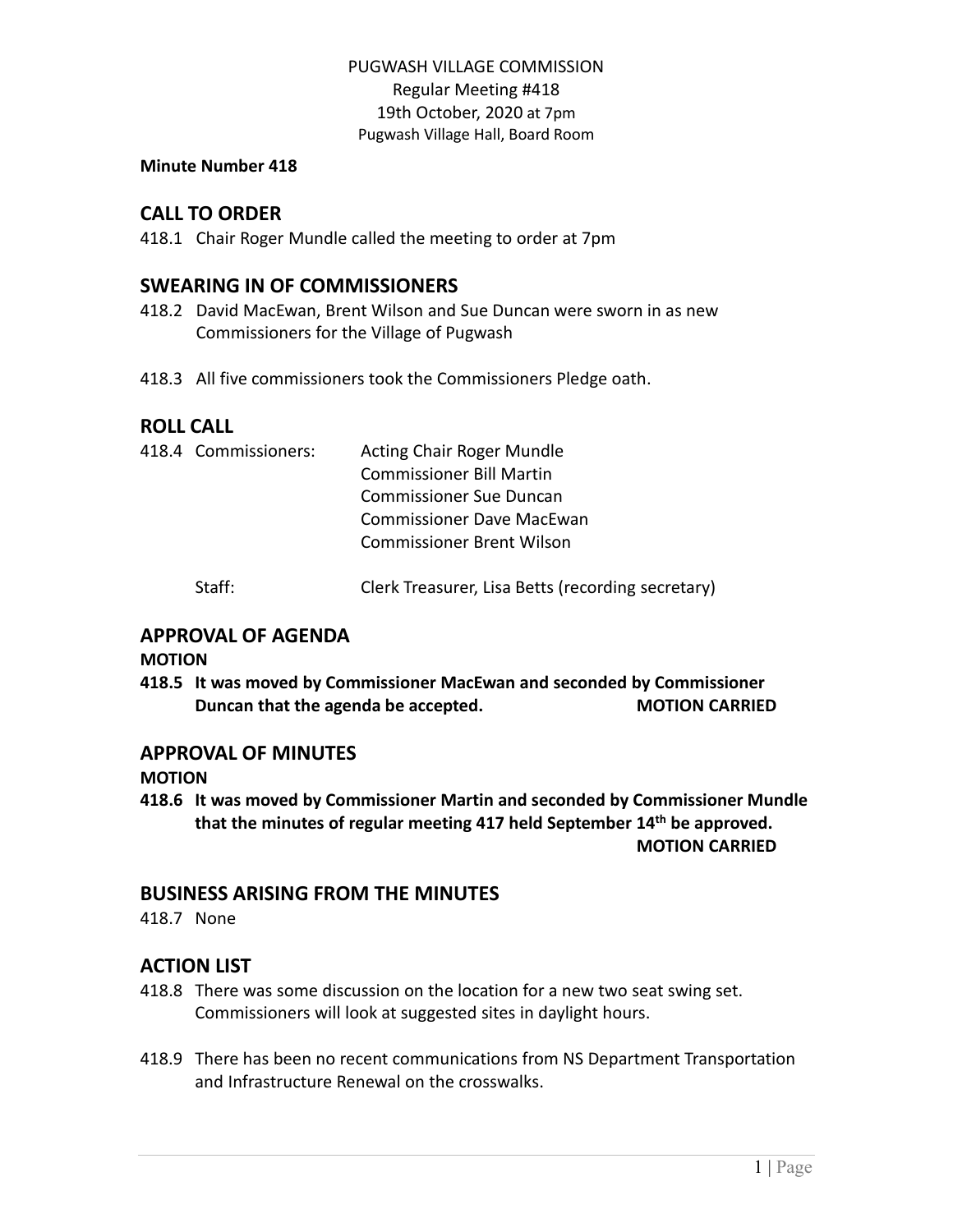### **PRESENTATIONS**

### 418.10 **Fit Trails - Jennifer Houghtaling**

A set of outdoor recreation equipment has been purchased by the Municipality of Cumberland County. These can be split up and shared around the county. There were some questions as to where the units would be placed that would not interfere with other facilities or the view plane. Installation would not start before next spring.

### **MOTION**

# **418.11 It was moved by Commissioner Martin and seconded by Commissioner MacEwan that the Commission supports the project in principle, pending further information on installation and potential liability issues.**

**MOTION CARRIED**

## **CORRESPONDENCE**

### 418.12**Women's Institute**

Commissioner Duncan is also newly elected president of the Women's Institute and reported that the group had identified a need for better signage on the approach to Pugwash. The Clerk explained that this issue had come up many times over the years, but no effective signage has been developed that was clear and noticeable that could also be agreed upon. There is currently a sign on the train station property, but it is not easily noticed. Commissioner Martin noted that the Municipality is working on a signage bylaw and the subject is also included in the Pugwash Waterfront Development plan.

# **COMMITTEE REPORTS**

### **418.13 Clerk Treasurer's Reports**

The Clerk had some information items to share:

418.13.1 **New commissioners.** Jason Haughn, the provincially appointed Municipal Adviser, will be visiting the area soon to help the new commissioners with orientation information. There is also some online coursework that will be available soon.

418.13.2 **North Cumberland Memorial Hospital.** A recent announcement was made that the new building will start construction Spring of 2021.

418.13.3 **Advanced Market Readiness.** The initial consultation is complete. Follow up meetings are being arranged. Three other organizations/businesses in Pugwash have used the services with costs largely covered by ACOA funding: The MacFarlane Lantern, the Farmers Market, and the Pugwash Yacht Club. Some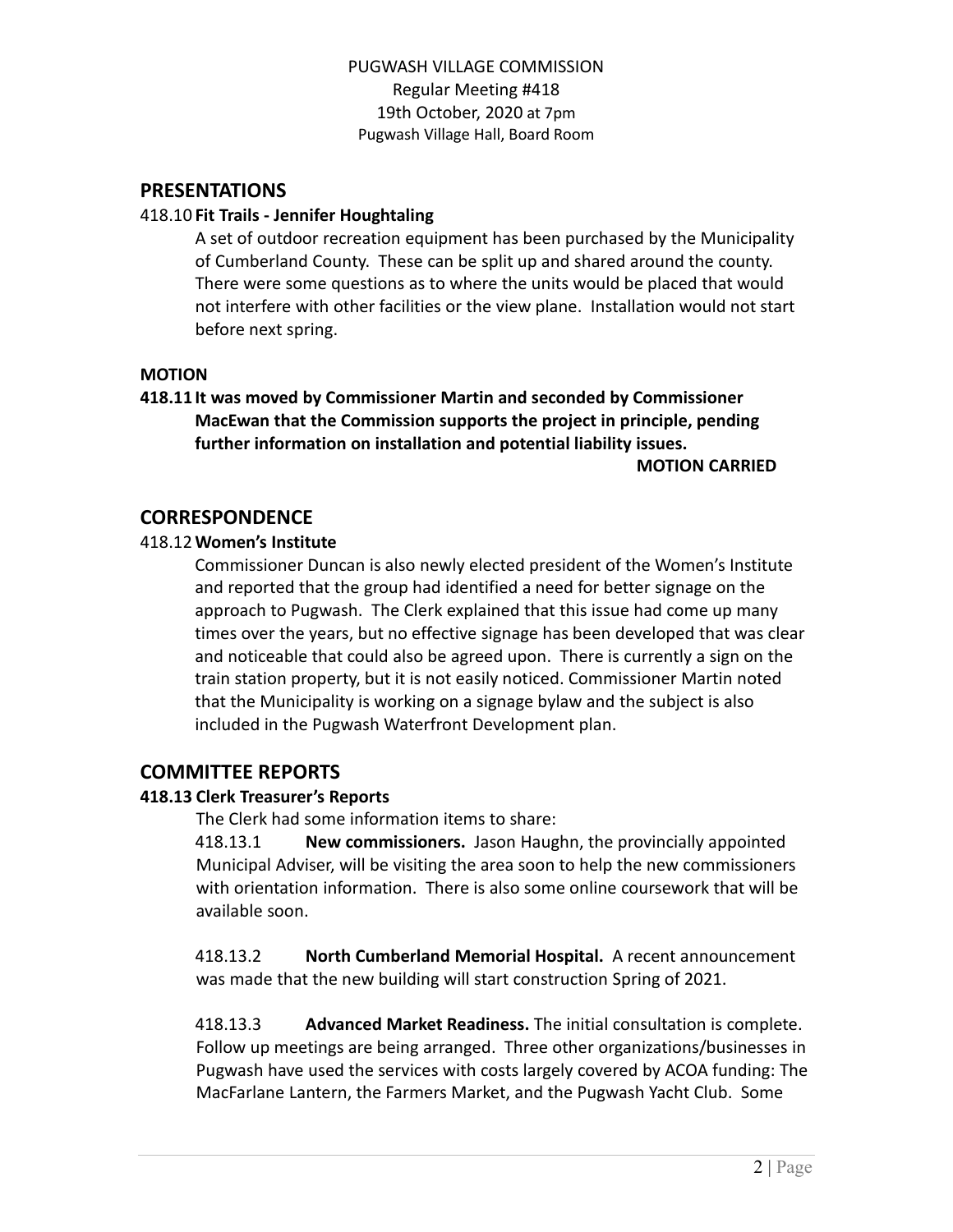suggestions for the Pugwash Harbourfront Centre for revenue streams and advertising have been made.

418.13.4 **Remembrance Day.** Due to COVID-19 restrictions, parades and services have been cancelled. The public is asked to stay home this year.

418.13.5 **Dangerous and Unsightly Premises.** There was significant discussion about particular properties in the Village that contravene this Municipal bylaw. The Village has no jurisdiction in this area but may send a letter of complaint to the staff responsible at the County office.

### **MOTION**

**418.14 It was moved by Commissioner Duncan and seconded by Commissioner Wilson that the Commission form a committee to identify and report to the Municipality unsightly and dangerous premises within the Village limits. MOTION CARRIED**

### 418.15 **Committee membership vacancies** - new members are:

Dangerous and Unsightly: Commissioners Duncan, Wilson and MacEwan Audit: Commissioners Mundle and MacEwan Communities in Bloom: Commissioner Martin

# 418.16 **Accessibility committee (Municipality)**

No report

### 418.17 **Sustainable Pugwash**

Jennifer Houghtaling reported that the first goal of this committee is to place solar panels on the Farmers Market building. The excess power would be applied against the Village of Pugwash power bills. A funding application to NS Dept Energy and Mines was submitted but denied. Next meeting is next Thursday to discuss funding from other sources. The Fit Trails project may qualify as being part of this committee. Commissioner Martin added that the formal structure of the committee is to be finalized.

### 418.18 **Courts**

Commissioner Martin reported that a recent sample excavation of the Village owned tennis/pickleball/basketball courts revealed that there are four layers of asphalt on the site. The conclusion would be that even 11½ inches of asphalt is no match to the poor drainage and original construction. The courts are below the level of the street in some areas. It seems clear that the entire area would have to be excavated to an estimated cost of at least \$200,000. Another problem is that the lot where the courts are located is not big enough for regulation sized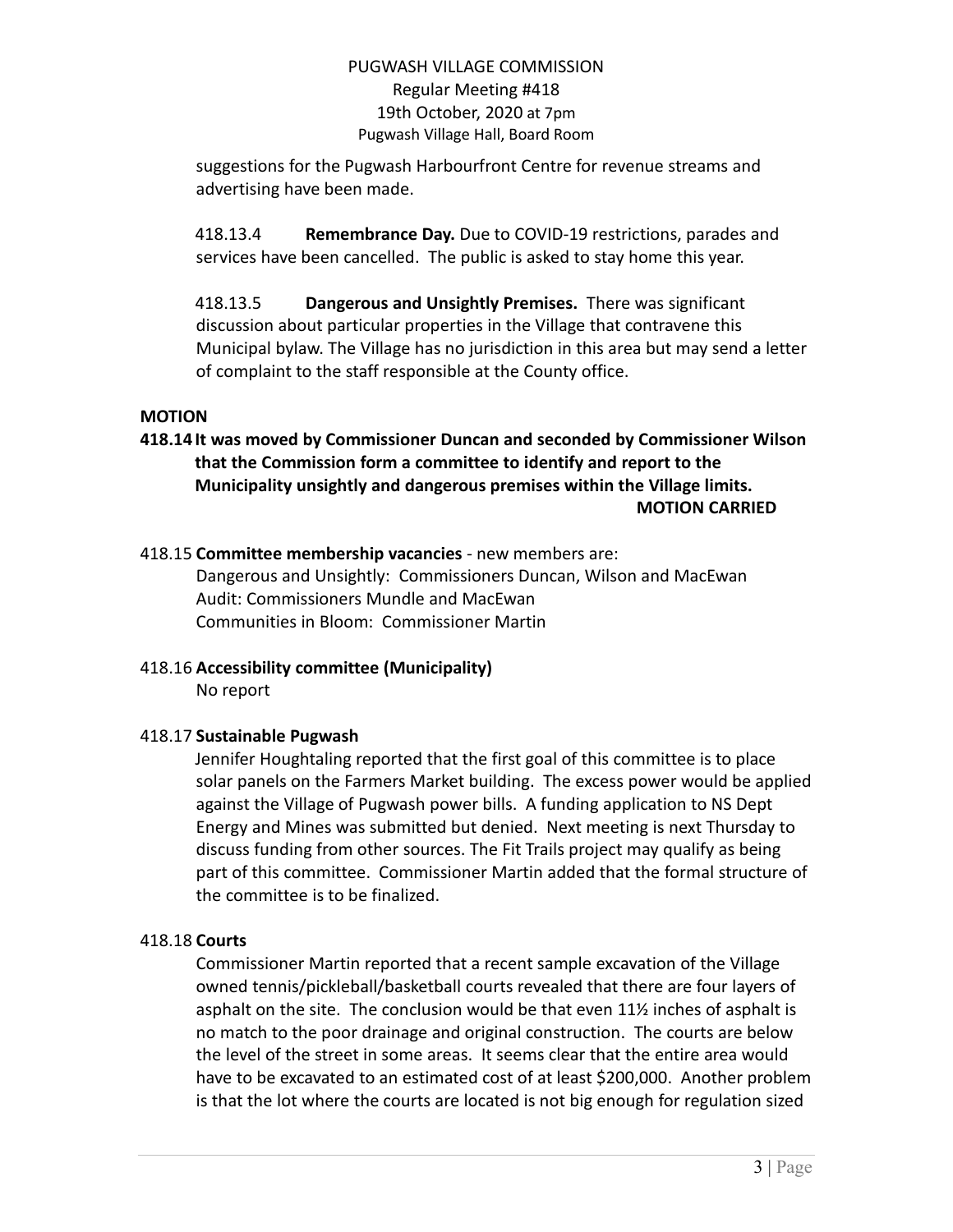courts. Commissioner Martin said that the Northumberland Tennis and Pickleball Association (NTPA) is looking at partnering with Sport Pugwash on the Miller Road. Commissioner Martin invited Rod Young, chair of the NTPA courts committee, to add to his report. Chair Young said that they are hoping for a long term lease for some property at Sport Pugwash. This is to be determined in the next few weeks. Other sources for funding are being investigated. NTYPA courts committee Chair Young stressed the importance of having a starting balance of funds for attracting further funding opportunities. NTPA chair, Dian Burnham, spoke about looking at extending membership, particularly with youth, and with Tennis Nova Scotia.

### 418.19 **Communities in Bloom**

Commissioner Martin reminded the commission of the upcoming Open Art Project which is soon to be unveiled.

# **MOTIONS**

## **418.20Appointment of Signing Officers**

| 418.20.1 | <b>Commissioner Martin nominated Commissioner Duncan for</b>   |
|----------|----------------------------------------------------------------|
|          | signing officer                                                |
| 418.20.2 | Commissioner Duncan indicated she would accept the nomination. |
| 418.20.3 | Commissioner Martin nominated Commissioner Mundle for          |
|          | signing officer                                                |
| 418.20.4 | Commissioner Mundle indicated he would accept the nomination.  |
| 418.20.5 | There being no further nominations, Commissioners Duncan and   |
|          | Mundle were appointed as signing officers for the Village of   |
|          | Pugwash (and <i>de facto</i> the Gathering of the Clans)       |
|          |                                                                |

418.21 Commissioner Martin noted that as the elections for the commission had been delayed to October, the process for Chair and Vice Chair should be the same as when a special election is normally held in June. The Clerk agreed and thus, as acting chair, called for nominations for chair and vice chair.

### **418.22 Election of Village Commission Chair**

- 418.22.1 Commissioner Wilson nominated Commissioner Mundle for Chair.
- 418.22.2 Commissioner Mundle indicated that he would accept the nomination.
- 418.22.3 The Clerk called for any additional nominations. Hearing none, Commissioner Roger Mundle was acclaimed as Chair of the Pugwash Village Commission.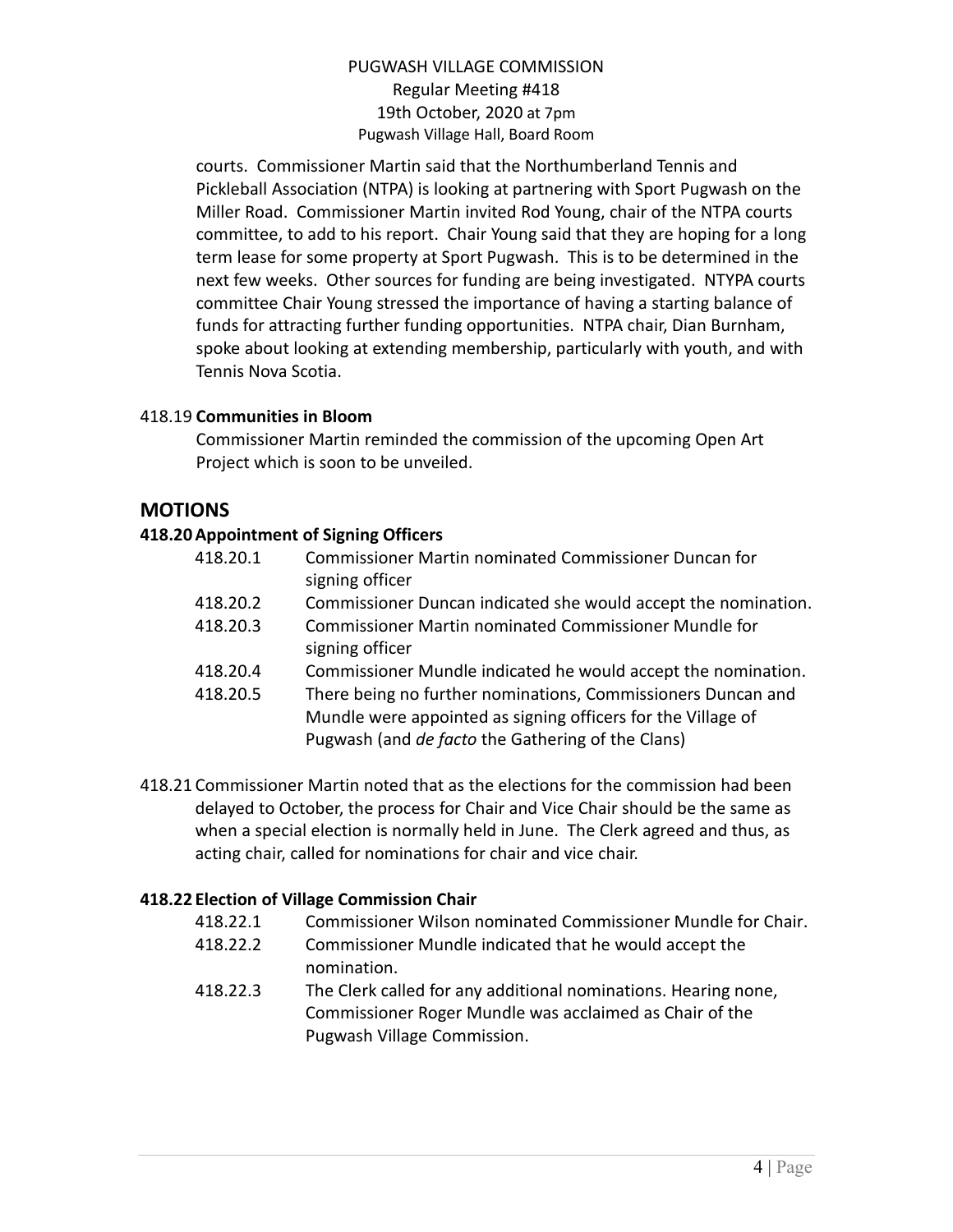# PUGWASH VILLAGE COMMISSION

#### Regular Meeting #418 19th October, 2020 at 7pm

### Pugwash Village Hall, Board Room

### **418.23 Election of Village Commission Vice Chair**

- 418.23.1 Commissioner Duncan nominated Commissioner Wilson for Vice Chair.
- 418.23.2 Commissioner Wilson indicated that he would accept the nomination.
- 418.23.3 The Clerk called for any additional nominations. Hearing none, Commissioner Brent Wilson was acclaimed as Vice Chair of the Pugwash Village Commission.
- 418.24 Commissioner Mundle resumed the position of chair for the remainder of the meeting.

# **NOTICE OF MOTIONS**

418.25 None

## **NEW OR OTHER BUSINESS**

### 418.26 **RCMP Pugwash Detachment**

The Clerk gave a brief update on potential, rumoured changes in levels of RCMP policing in the area. There was first a request from the Municipality to the RCMP to find a means of reducing costs. The RCMP did an internal study looking at crime and call out rates for each detachment in the county. The report suggested making staff reductions that could result in the closure of the Pugwash detachment. Since the report was released, presented and budget changes made, the mass shootings in Cumberland and Colchester Counties of last April  $18<sup>th</sup>/19<sup>th</sup>$  occurred. A public inquiry is to be held and will likely make recommendations on levels of policing in the area. There is an increasing interest from residents in the area over this potential closure. The Clerk asked if the Commission wanted to make any public statement on the issue. Commissioner Martin reported that the Minister of Justice has the final say on any policing changes and has recently refused permission for the closure of the Pugwash detachment. More information has been requested by the Minister who may call for public hearings on the matter.

### 418.27 **Financial Management course - for elected officials**

Three 90 minute webinar sessions. It is recommended that all Commissioners attend this course. There is a fee of \$300 for each registered person.

### 418.28 **Christmas decorations**

There was a request from Communities in Bloom (CIB) as to what the Village has planned so that they could coordinate ideas. The Municipality is planning a